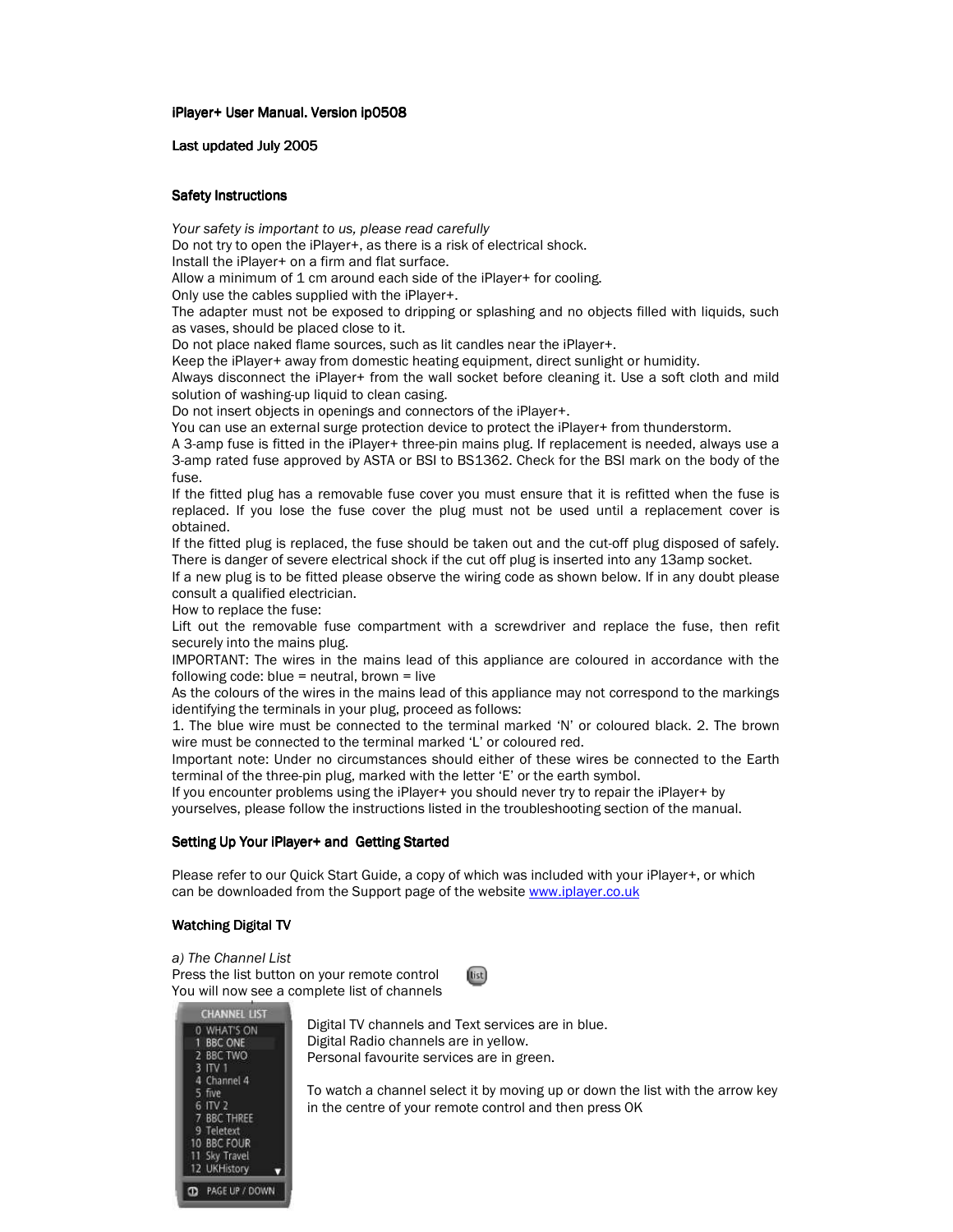You can also select a channel by entering the channel number using the number keys on your remote control.

When they are available text services can be accessed by pressing  $\leftarrow$  the text button on your remote control.

b) Channel Information

When you are watching any channel – TV, Radio or Internet, you can press the info button on your remote control. - BBC ONE

This will bring up the information bar on screen, which includes the channel name, a progress bar showing the duration and progress of the programme and information on what services are available with the programme.

By pressing the arrows on the OK button you can select the now and next information or move up and down the channel information, without changing channel. If you get to the information bar of a channel you want to watch you can press OK to select that channel.

If you press the info button twice you will get the more information screen.

The additional screen provides greater information on the programme in the info bar.



CHANNEL +/- OR SELECT

What Are We Like?

19:30

 $20:00$ 

**O NEXT** 

info

20:00

 $P = E$ 

The icons for additional services are as follows:

| Switch between audio languages                         |  |
|--------------------------------------------------------|--|
| Turn subtitles on and off                              |  |
| Select TV aspect ratio                                 |  |
| Launch digital Text services (info bar must be closed) |  |

### • Programme information and interactions

Channel information and interactions available while watching a digital programme or while using an interactive service are displayed in the info bar and in the more info bar. They are presented only when they are available (may depend on the actual broadcasted programme).

### Programme interactions

Electronic Programme Guide

• Available interactions with a programme or an interactive screen are displayed in the info bar and detailed in the more info bar which can be activated by pressing the info button, and then pressing it again. It is cleared by pressing the info button a third time.

Use the coloured keys on the remote control or on the Wireless Keyboard to select the desired interaction.

• Common interactions available when accessing interactive services are:

#### d) Channel tuning-in

During the initial set up, the iPlayer+ scanned all digital services available in your area. You may however need to rescan the channels from time to time, for instance if you change your aerial or if you move house, or sometimes when new channels are added.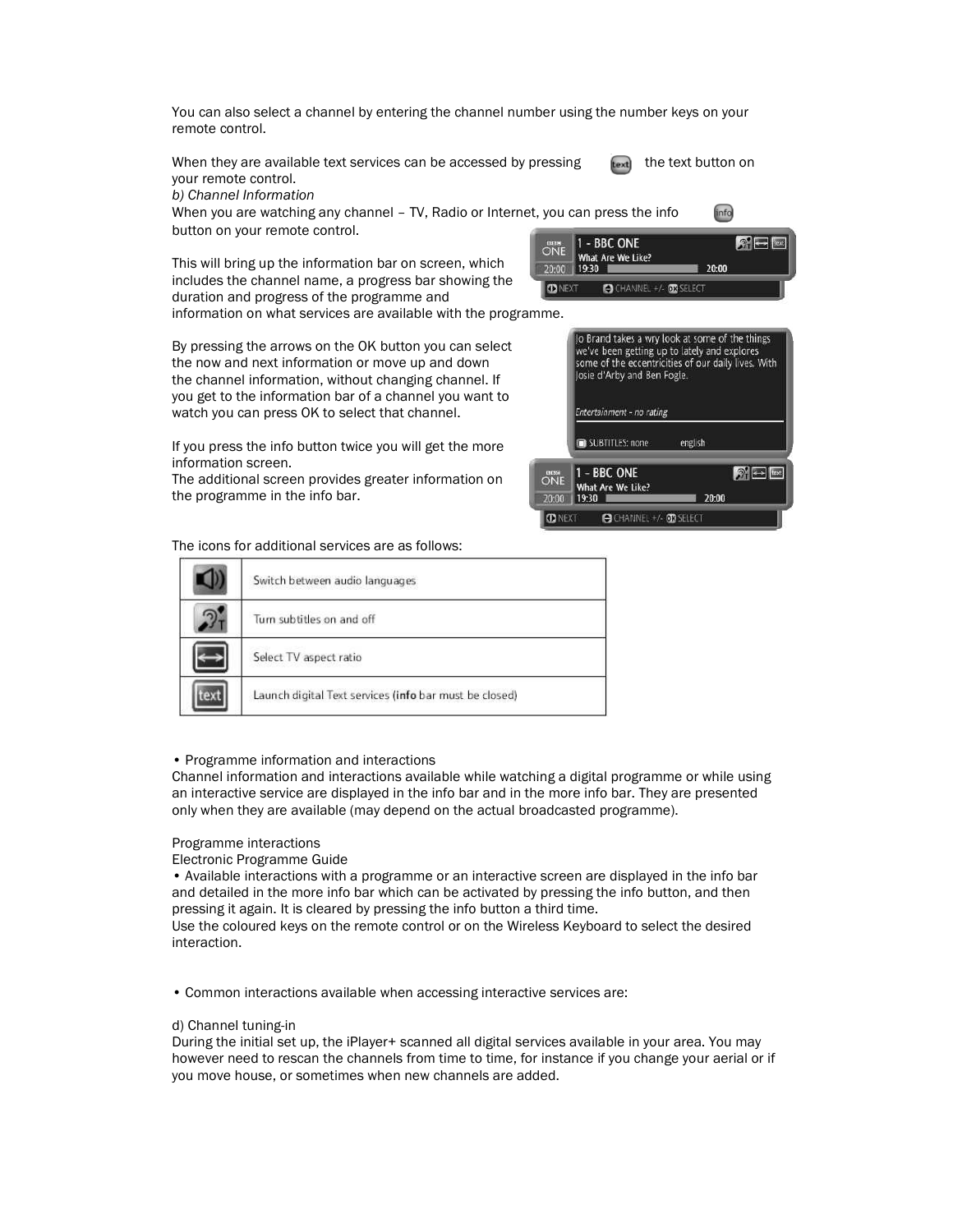• If you want to re-scan all digital services available in your area, go to: MENU - MY PLAYER - PREFERENCES - TELEVISION -TUNINGIN, and choose your scanning method AUTOMATIC or MANUAL

• To control the quality of your digital reception, go to: MENU - MY PLAYER - HELP - DIAGNOSTICS - TV SIGNAL

By default the iPlayer+ will automatically scan for new digital services when it is in stand-by mode. If new services are detected, it will inform you when you turn your iPlayer+ on.

• If you don't want your iPlayer+ to auto-scan digital services during stand-by, go to: MENU - MY PLAYER - PREFERENCES – TELEVISION - TUNING-IN - OPTIONS and disable this option

Other interactive actions include:

Switch between audio languages Turn subtitles on and off Select TV aspect ratio Launch digital Text services (info bar must be closed) Save the current web page in your Favourites list Zoom in (enlarge the size of displayed text and enable horizontal scrolling) and out (return to default display mode)

# Personalising Digital Television

### Channel List personalisation

The IPlayer+ lets you create your own Channel List with your desired digital services and your selection of favourite Web sites.

#### Re-number, hide and skip TV channels

• To personalise your Channel List go to: MENU - MY ADAPTER - PREFERENCES - TELEVISION - FAVOURITES

- From there you can:
- Re-number digital TV channels
- Hide TV channels in your Channel List
	- Skip TV channels (channels will remain available in the Channel List but will not be displayed when using the channel up and down button).

### Add a favourite Web site to the Channel list

You can add up to 50 favourite Web sites to your Channel List, numbered from 900 to 949. Favourite Web sites to which you assign a channel number can be accessed from the Channel List or through the 3-digit channel number.

To save a page as a favourite you can navigate to that page, press the info button on your remote control, then press the green button and save the details, selecting which channel number you want to use.

#### **Caller Display**

When the iPlayer+ is connected to a phone line with the Caller Display feature enabled, it can identify the calling line before you answer. When your phone rings, the iPlayer+ will display a small pop-up window on the TV showing the telephone number of the calling party. In addition, if the caller number matches the phone or mobile number of one of your contacts (in your address book), the iPlayer+ will also display the name and ID photo (if assigned. Note photos can only be stored on an external device such as a disk on key or connected computer). Note: to answer the call, you must use your telephone.

• To disable the Caller Display feature, go to: MENU - MY ADAPTER - PREFERENCES - TELEVISION - USER INTERFACE and change the Caller Display setting.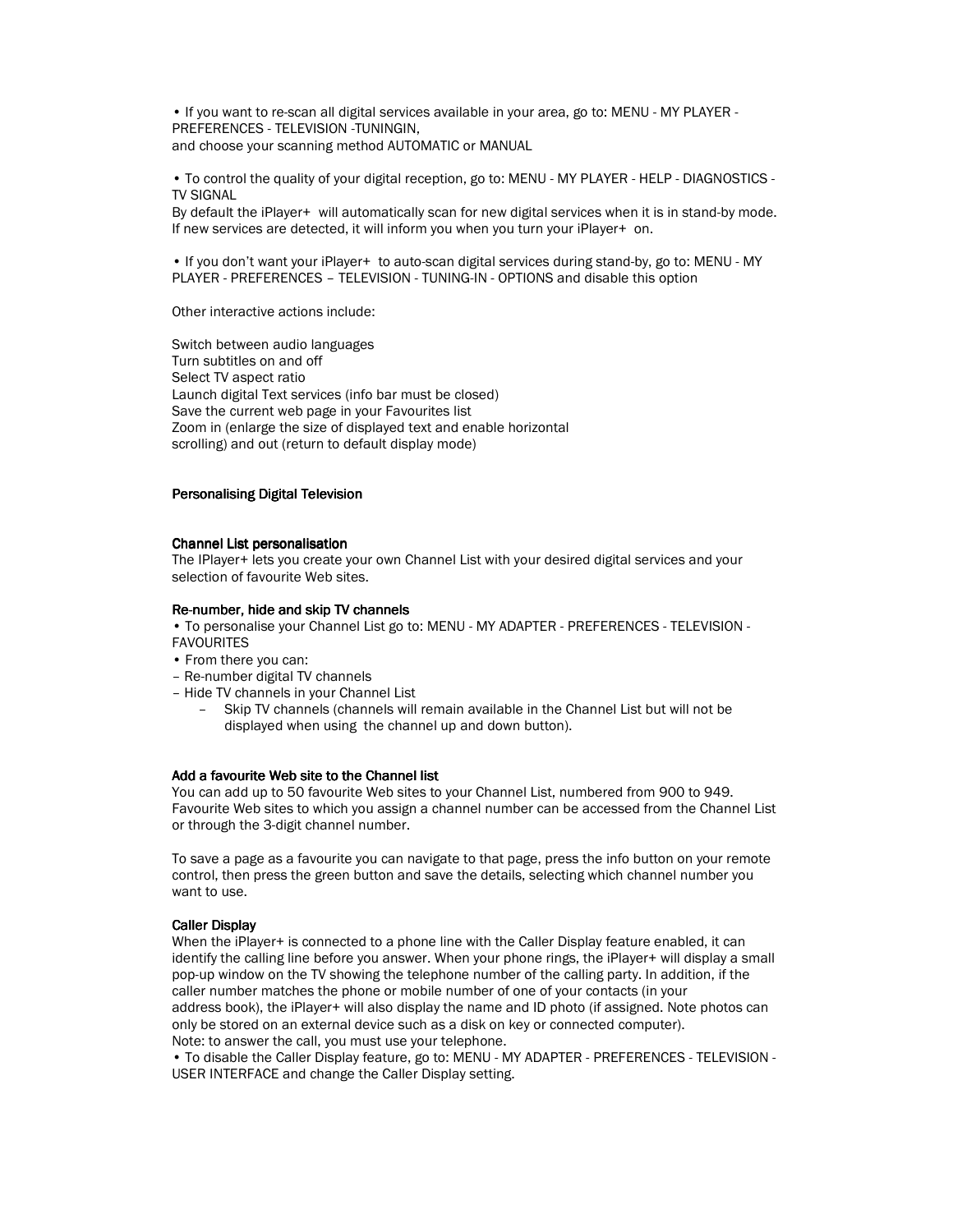#### Audio, video and language personalisation

The iPlayer+ offers a set of audio and video settings enabling you to personalise for example your audio or subtitles language, your video output settings or your TV aspect ratio.

Furthermore, audio personalisation includes Audio Description service (when available on the current programme and provided you have the Audio Description software) for visually impaired users.

• To access audio, video and language personalisation, go to: MENU - MY ADAPTER -

PREFERENCES - TELEVISION, then select LANGUAGES or AUDIO & VIDEO

• To enable AUDIO DESCRIPTION service, select LANGUAGES and activate the item. Additional personalisation services may be found at: MENU - MY ADAPTER - PREFERENCES - USER INTERFACE

## Parental Lock

The iPlayer+ lets you control the access to the digital TV and radio channels as well as to interactive services using a 4-digit PIN code. When trying to access a locked channel or service, the PIN code must be entered before the channel or service is displayed. Once unlocked, the parental control is disabled until the Adapter goes to stand-by mode or is switched off.

• To access to the Parental Lock service, go to: MENU - MY ADAPTER - PREFERENCES - PARENTAL LOCK, then select channels or services to be locked

• The default 4-digit PIN code is set to "0000"

• If this PIN code does not work, if you forget your PIN code, or if someone else has changed it, use the backup PIN code "35832417". You will then be asked to choose a new PIN code.

## Advanced audio connection

### Connect the iPlayer+ to a Hi-Fi system

• To connect the iPlayer+ to a Hi-Fi system, connect an audio cable (not included) between your Hi-Fi system and the iPlayer+ AUDIO OUT "line" jack on the rear of the iPlayer+

#### Connect the iPlayer+ to a home cinema system

• To enjoy watching programmes with digital 5.1 sound\*, connect the BT iPlayer+ S/PDIF output on the rear of the iPlayer+ to a home cinema system using an optical cable (not included).

Pressing the mute key can mute the audio on the analogue output.

• Then go to: MENU - MY ADAPTER - PREFERENCES - TELEVISION - AUDIO & VIDEO, change AUDIO OUTPUT menu to "5.1 DIGITAL TO S/PDIF" and SAVE.

\* Digital 5.1 audio is only available when broadcasted in the programme.

#### **Recording Digital Programmes** a) Standard VCR connection

To connect your VCR to your television and to the iPlayer+ make sure that you have followed the instructions in your Quick Start Guide, connecting the VCR to the AUX socket on the iPlayer+ using the VCR's SCART cable.

### **VCR Timers**

The IPlayer+ lets you set VCR Timers to switch the IPlayer+ on and off and to tune in to digital channels when your VCR is programmed to record. You also need to set your VCR to record on the A/V source connected to the iPlayer+ , as this function does not instruct your VCR to start and to stop recording (unless you are using a Phantom PVR - available from www.iplayer.co.uk

You can set VCR timers directly from the 7 day EPG. Navigate to any programme in the grid (this can show programmes up to 8 days ahead) and press the red fast text key. The VCR timer settings will appear. Press the blue fast text key to confirm. Programmes set to be recorded will appear with a small red dot next to them in the EPG.

The iPlayer+ can be left in standby as it will 'wake-up' at the appropriate time.

To edit existing VCR Timers and set new ones, go to: MENU - MY ADAPTER - VCR TIMERS.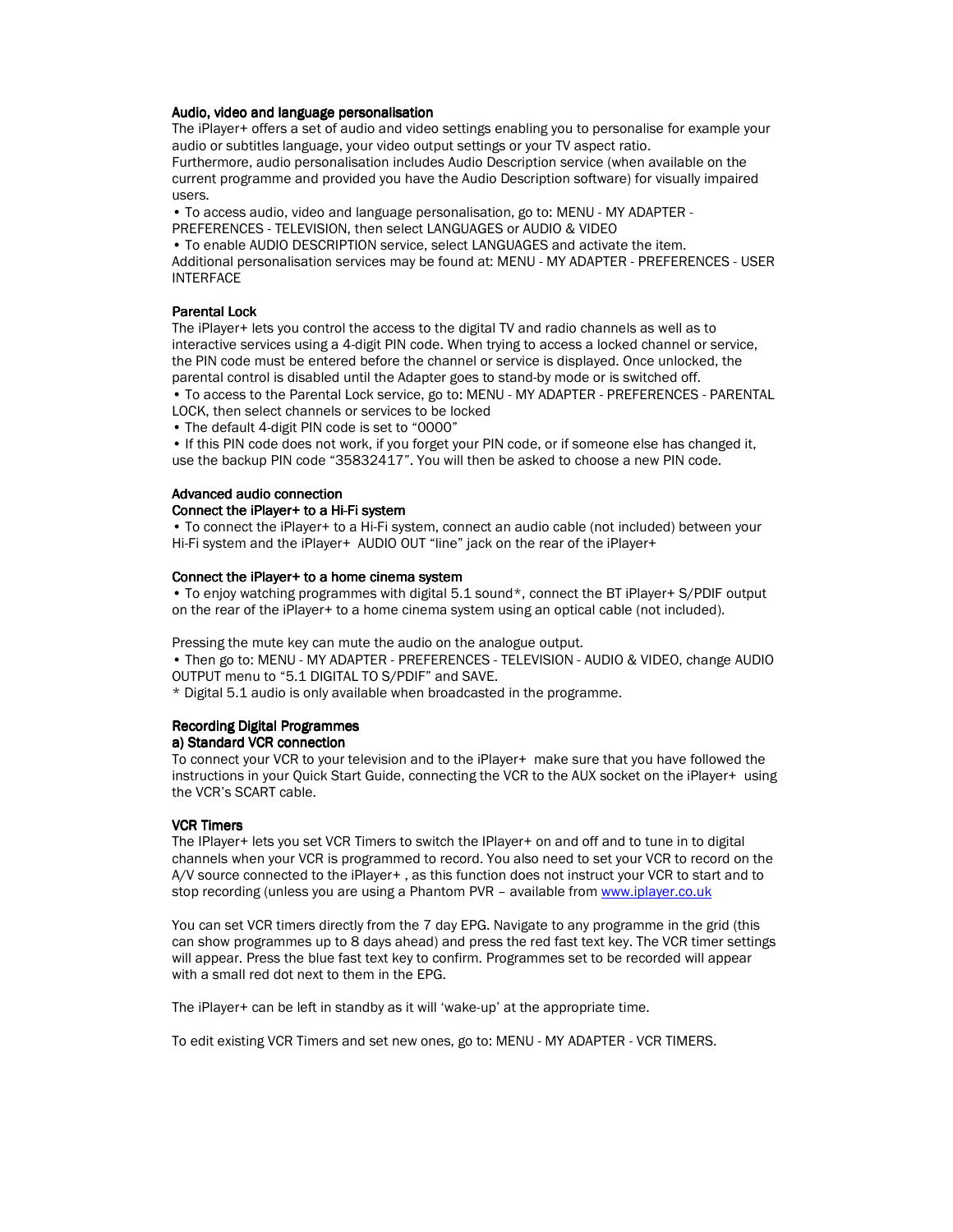### Advanced VCR connection

If you have a VCR, by connecting the iPlayer+ "RF OUT" to your VCR "ANTENNA" input using a high quality aerial lead, you'll be able to record analogue programmes while watching another digital programme. If you then also connect the VCR "RF OUT" to your TV "ANTENNA" input using the supplied aerial lead, you'll also be able to record digital programmes while watching another analogue programme.

If you don't have a VCR, by connecting the supplied aerial lead from the IPlayer+ "RF OUT" to your TV "ANTENNA" input, you'll be able to watch analogue programmes in addition to digital channels. Note that the iPlayer+ only provides an RF loop through and doesn't include a RF modulator. Therefore you must use the SCART lead to watch digital programmes.

# Using Messaging Services

The iPlayer+ lets you send and receive emails on your television using up to five email addresses. You can use free iPlayer+ email addresses or your own existing email addresses. To access the messaging services, MENU - MESSAGES or press EMAIL on your Wireless Keyboard if you have one (available from www.iplayer.co.uk)

## Receiving and sending emails

• If you have more than one email address, you must first select your mailbox from the list of available mailboxes. Press OK to open the mailbox or press blue to access more options • Once your mailbox is open, press **blue** to display available options like checking for newly

received emails or writing a new email

• When writing a new email, press blue to see the available options (selecting an address from you address book, sending the message)

• To attach a file to the new email, select ATTACH A FILE in the options menu then select the file from your storage device

• To attach a photo snapshot from the live television programme, select PHOTO SNAPSHOT in the options menu

## Address book

The Address Book lets you store up to 100 names, email addresses and phone numbers for your contacts:

• To access the Address Book, go to: MENU - ADDRESS BOOK

- Press blue to access the options menu in order to create a new contact or to edit an existing contact
- You can also assign an ID photo to a contact if you have a storage device connected:
- Select a contact in the Address Book and select MODIFY in the options menu
- Then select CHOOSE PHOTO in the options menu
- Browse your storage device and select the desired photo.

### Creating and modifying mailboxes

• To create a new mailbox or to edit an existing one, go to: MENU - MY ADAPTER - PREFERENCES - INTERNET - EMAIL and press blue to see the available options.

### Using own existing email addresses

Note: some email Providers may not permit you to access your mailbox through the iPlayer+. • To create a mailbox using your own existing email address, press blue and select EXISITING ADDRESS in the options menu.

• Enter and save your email account details available from your email Provider. You must enter your email address, your user login, your password and the provider's POP3 server name.

### Using free email addresses

• To create a free mailbox using a new iPlayer+ email address, press blue and select NEW FREE ADDRESS in the options menu

• Follow the step-by-step on-screen instructions and enter the information requested.

# Using Interactive Services

The iPlayer+ lets you surf the world-wide-web on your television\*. You may access a web site from: • Your favourite Web sites list

• The Internet Neighbourhood services offered by major Internet content and services providers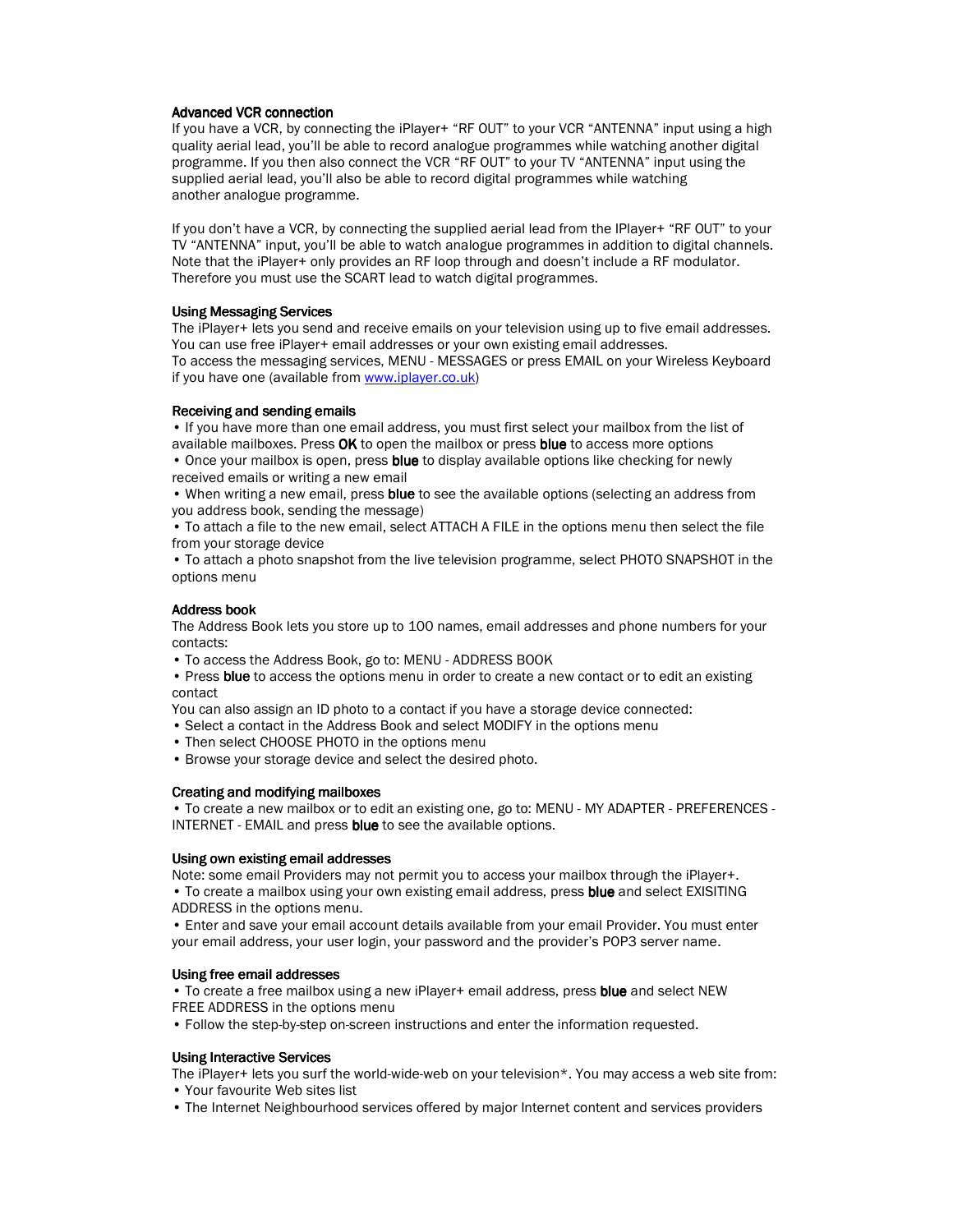• The Web Search service (either by directly entering a Web address or by using a search engine).

\*Please note that some websites are not designed to work on TV and may not display properly. And some services will not run in the iPlayer+ browser as they are designed for PCs. We cannot guarantee the operation of all Internet services. If you experience problems with a particular website, please contact the site's webmaster and report it to the web@tv service (below).

### **My Favourites**

My Favourites service let you store up to 50 Web sites for easy access.

- To access your favourite Web sites list, go to: MENU FAVOURITES
- To add a new favourite in your list, you can either:

– Select ADD A FAVOURITE in the OPTIONS menu of YOUR FAVOURITES screen, then enter and save the requested information

– Surf to a Web destination, press the info button on your remote then green to save the current Web address in your favourites.

If you assign a 3-digit number (from 900 to 949) to a favourite web site, you'll be able to access it by its number or from the Channel List.

# Web@tv Report Service

Web@tv Report service lets you inform the iPlayer+ team that the Web site you are visiting is not displaying correctly on the television.

The iPlayer+ allows you to access any Web destination. As Web sites are often designed for personal computers display, you may notice that some Web sites do not display properly (sometimes not at all) on the TV. By informing us about problems you find on the Web sites that you visit, we can encourage web authors to make their sites accessible.

• To access the Web@tv Report Service, press info while on a Web page, then press red. You will be directed to an automatic email message that will be sent to the iPlayer+ team.

#### Changing the Internet connection method

• To change the way the IPlayer+ connects to the Internet, go to: MENU - MY ADAPTER - PREFERENCES - INTERNET - CONNECTION

• To diagnose and troubleshoot the current connection, go to: MENU - MY ADAPTER - HELP - DIAGNOSTICS - NETWORK.

### Share your existing broadband connection

You can use your existing broadband connection by connecting the iPlayer+ to your broadband access with a supported USB-Ethernet adapter. In this configuration, there

are no additional connection charges and your telephone line remains available. • Simply insert the USB-Ethernet adapter into the USB port of the BT Digital TV Adapter

• When the Ethernet adapter is detected, the iPlayer+ establishes the Ethernet connection automatically

• Manual configuration and advanced options are available from the Internet connection preferences screen

• If you need to switch back to a modem connection, you must unplug the USB-Ethernet adapter.

### Use your existing WiFi network

You can connect the iPlayer+ to your existing wireless network using a compatible USB-WiFi adapter. You can use the iPlayer+'s WiFi capability in either ad-hoc mode (WiFi adapter to WiFi adapter) or architecture mode (WiFi adapter to WiFi base). By connecting to your wireless network, you'll be able to share your existing Internet connection.

• To set a WiFi connection, start by connecting a supported USB WiFi adapter to the IPlayer+ USB port. When the

Adapter is detected, you can configure your WiFi connection.

• Go to: MENU - MY ADAPTER - PREFERENCES - INTERNET - WIRELESS to set up the WiFi parameters according to your existing WiFi device, including if necessary the WEP key.

For more information on connecting via a broadband network or wifi connection, please see our information sheets available in the support section of www.iplayer.co.uk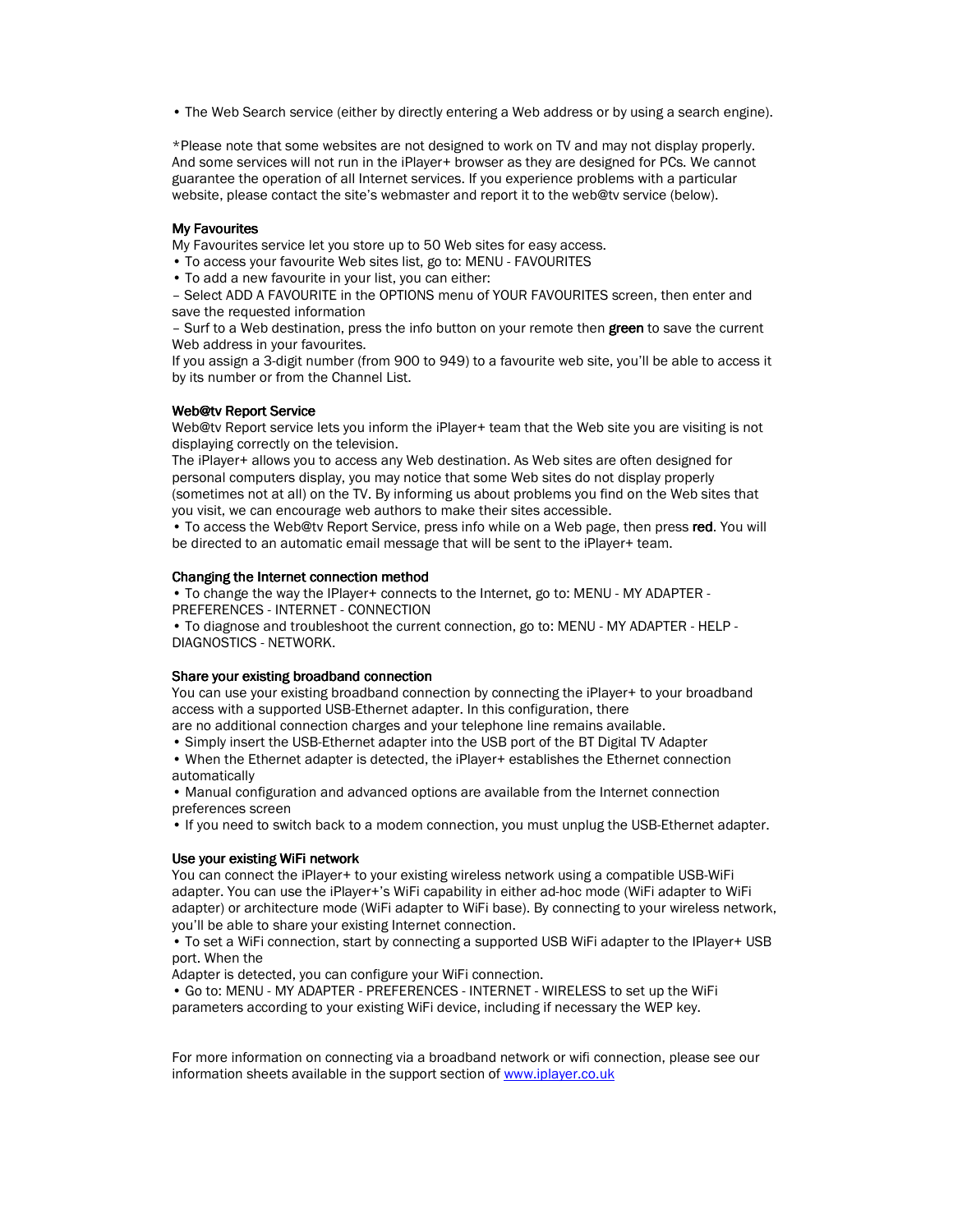## Use an existing ISP access package

You can set up the IPlayer+ to connect using your own Internet Service Provider (ISP) connection package. This feature may depend on your ISP capabilities and services:

• Select MY OWN ISP in the Access provider list, then press blue to save

• Enter your account details as supplied by your ISP (access telephone number, user login, password and SMTP server name).

• You can also set additional modem preferences through: MENU - MY ADAPTER - PREFERENCES -

INTERNET – CONNECTION - MODEM

• You can set up two different Internet telephone connections.

### Use the IPlayer+ default telephone connection

You can use the iPlayer+ pay-as-you-go default Internet access service charged per minute at BT's standard local call rate:

• Select DEFAULT CONNECTION in the Access provider list, then press blue to save

• You can also set additional modem preferences through: MENU - MY ADAPTER - PREFERENCES - INTERNET – CONNECTION - MODEM.

Note that the iPlayer+ default connection dials an 0845 telephone number – accessible from a BT line. This number is automatically prefixed with 1470 to ensure calling line identity is released for these calls. If a BT line is not used, check with your telephone Provider to see if an additional or alternative prefix is required to access this number.

### Connecting digital USB accessories

The IPlayer+ is compatible with a limited range of digital USB accessories making your television a centre point for digital entertainment and communication. For more information on supported devices see www.iplayer.co.uk

• To use a supported digital USB accessory, just connect it to the IPlayer+ USB port. The IPlayer+ will detect it and install it automatically

• You must use a USB hub in order to connect more than one USB device to the IPlayer+ (for example a USB-Ethernet adapter and a disk-on-key)

• To check the status of USB accessories connected to the iPlayer+, go to: MENU - MY ADAPTER - HELP - DIAGNOSTICS - USB.

The list of supported USB accessories is updated from time to time or when a new software upgrade is made available.

# USB-Ethernet adapter

Use a supported Ethernet adapter to share your existing broadband connection.

### WiFi Adapter:

Use a supported Wifi adapter if you want to connect the IPlayer+ to your existing wireless network.

### Storage devices

Use a supported external USB storage device like a disk-on-key, a pen-drive, a memory key or a USB hard drive to listen to MP3 songs, view pictures and play videos that you have downloaded using a personal computer

• Connect a supported external storage device to the USB port of the BT Digital TV Adapter

- The IPlayer+ will automatically launch the Multimedia services enabling you to browse and to access the files and folders it contains
- If you need to access your storage device again, simply go to: MENU MULTIMEDIA.

# Help Services

### Diagnostics services

The iPlayer+ offers numerous diagnostics services to help you troubleshoot problems such as improving the digital TV reception and configuring the Internet connection.

• To access a diagnostics service, go to: MENU - MY ADAPTER - HELP - DIAGNOSTICS, and select a diagnostic category.

# Frequently Asked Questions (FAQs) Setting up the iPlayer+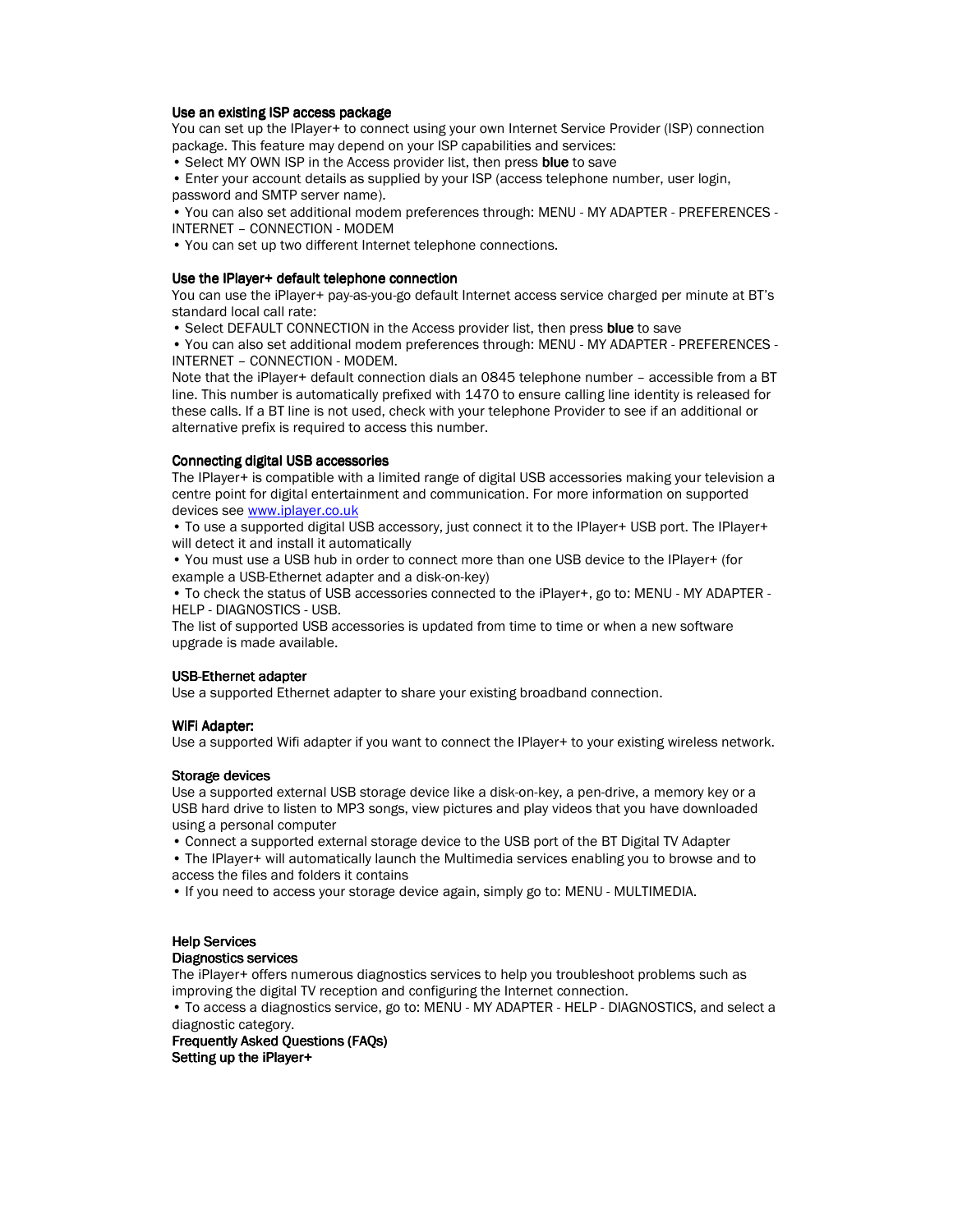### **Remote Diagnostics**

To provide the most accurate and efficient support, we provide a remote diagnostic service. By pressing 999 on the remote control, and selecting Remote Diag from the menu, you can send your details, and brief description of your problem, this will be sent to us, along with a diagnostic report from your iPlayer+ giving us the details to be able to help you.

You can also email support@iplayer.co.uk or send a message from the support page at www.iplayer.co.uk. You can also leave a message for us to call you back, on our support line 0870 366 7030.

#### Some Frequently Asked Questions

#### Why do I need to connect my iPlayer+ to my telephone line?

A telephone connection is needed if you want to:

• Access the additional communications services, such as caller ID on TV, answerphone, call log, SMS on landline etc

• Access the internet or email, unless you have a broadband connection.

#### How can I upgrade my IPlayer+ to a newer software version?

From time to time, newer software versions are made available to enhance the iPlayer+ (TV reception, maintenance, new interactive services). You will be informed on the TV screen and you can then decide to perform the upgrade. Software upgrades are usually free, with the exception of connection time charged at BT's standard local call rate if you are using a telephone connection. Important: You will not be informed of the availability of a newer software version if the IPlayer+ is disconnected from the telephone line.

#### Watching digital television

#### I have no sound, a rolling image or colours are missing.

Please check that the IPlayer+ is connected to your TV using the SCART lead provided. The SCART lead should be connected between the AUX1 SCART input of your TV and the TV SCART plug of the iPlayer+. You may also need to set your TV to AV mode if it doesn't automatically switch to it.

### The quality of the TV picture is not very good and some channels are missing.

Some TV channels may not be available in your area. For up-to-date advice about digital TV coverage in your area please contact Freeview on 0870 880 9980 or visit the following web site: www.freeview.co.uk To receive new or missing channels, you need to re-scan your TV channels. See Channel tuning-in. You may also use the Television Diagnostics services of the iPlayer+ to check the quality of your fixed aerial or portable antenna reception. (See "Diagnostics services"). For an aerial upgrade, you may need to consult an aerial installer or specialist.

#### I connected the IPlayer+ to a Hi-Fi or to a home cinema system but there is no sound.

Make sure that you are using the correct cables and that they are properly connected to your IPlayer+ and to your audio system.

If you are using a stereo Hi-Fi system, the volume control is done with the iPlayer+ remote control or keyboard.

Therefore, you must first set the stereo system volume to an acceptable level.

If you are using a Dolby home cinema system, the volume control is operated with the system's remote control, not with the Adapter's remote control. You will however still hear the programme sound through the TV speakers, unless you mute it.

### Can I receive local programmes with the BT Digital TV Adapter?

Yes. In Northern Ireland, Wales and Scotland some broadcasters also provide extra regional services.

#### I don't know how to connect my VCR, my DVD or my game console.

The iPlayer+ includes two SCART sockets for maximum flexibility. Your TV set is connected to the TV SCART of the Digital TV Adapter. VCRs, DVD players and game consoles should be connected to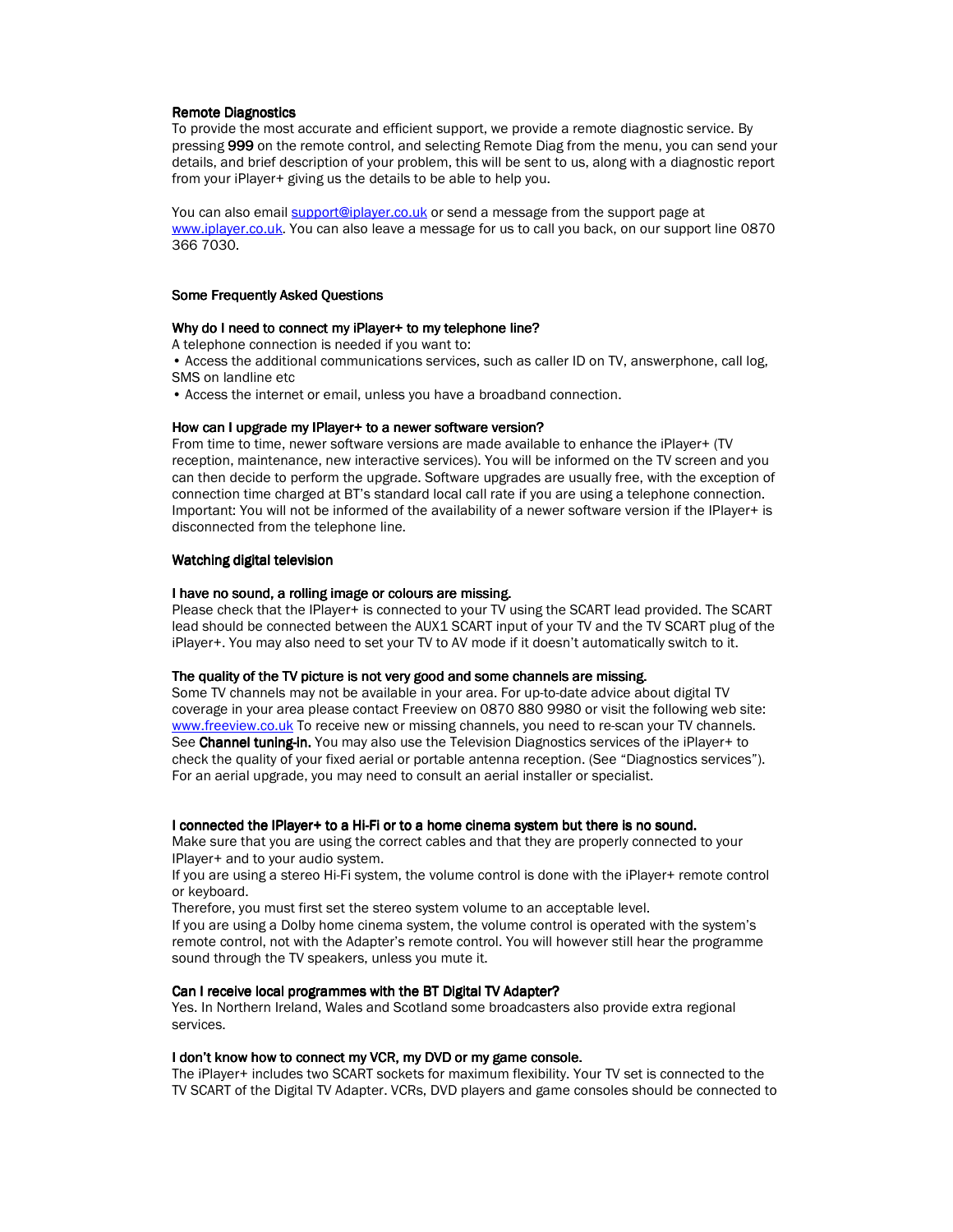the AUX SCART of the BT Digital TV Adapter. In stand-by mode, the IPlayer+ has full SCART loop through to the TV (including RGB). (See "Advanced VCR connections").

## I can't record digital programmes

The VCR should be connected to the AUX SCART of the BT Digital TV Adapter. On your VCR, you must select the auxiliary video source (AV) corresponding to the IPlayer+ in order to record digital channels. Please check your VCR user manual (usually EXT1, AUX or AV on most VCR). (see "Recording digital TV programmes").

#### How many email addresses are available and what is the rule to create an email address?

You can setup up to five mailboxes using your own existing email addresses (may depend on your email Providers capabilities and services) or using free BT Digital TV email addresses. • To use your own existing email addresses, you will need to enter your email account details available from your email Provider (email address, user login, password and POP3 server name)

• To use IPlayer+ free email addresses, we recommend you use the following model: firstname.lastname@mailbox.tv (lower case only).

## Can I access my iPlayer+ mailbox without the iPlayer+?

If you chose to connect to your iPlayer+ mailbox from your PC or from a public place, you will do so at your own risk. You will be solely responsible for any problems that may occur, including loss of messages, stolen passwords and spam. To read the emails of your iPlayer+ mailbox from a computer, a public place or from an Internet-enabled cell phone, you must use the following parameters:

Login YOUR\_ENTIRE\_ADDRESS (e.g., john.smith@btdigitaltv.com) Password YOUR\_PASSWORD POP3 server mail.mailbox.tv

### Can I use an ADSL connection with the iPlayer+?

Yes, you can use your ADSL connection to access interactive services without any additional telephone charge. (See "Changing the Internet connection method")

#### How much will I be charged to use Interactive Services?

To go online, the iPlayer+ uses an Internet connection. If you are using the IPlayer+ default Internet connection, calls are charged at BT local rates. If you are using your own ISP, you will be charged according to your ISP Package price.

If you are sharing a broadband connection, you will connect at no additional charge.

#### I can't connect to the Internet

To go online, the iPlayer+ uses an Internet connection.

• The iPlayer+ default Internet connection uses an 0845 telephone number accessible from a BT line. If a BT line is not used, please check with your telephone Provider to see if a prefix is needed to access this number.

• If you are using your own ISP, please contact them to check your connection details and if a prefix is needed. Depending on your telephone line and on your ISP Package, a different prefix may be needed. Note: some ISPs don't allow you to connect to their service with the BT Digital TV Adapter.

#### I have trouble accessing a Web site

The iPlayer+ allows you to visit most Web destinations without restriction. As Web sites are generally designed for PC display, you may notice that some Web sites don't display properly (sometimes not at all) on your TV. Some web sites also forbid access to any web browser other that the latest PC browsers. You can use Web@tv Report service to inform us that the Web site you are visiting is not displaying correctly on your television. (See "Web Search service")

### Can I securely purchase items on the Internet with the BT Digital TV Adapter?

Yes, the IPlayer+ uses the same 128-bit SSL security as used by PCs. This means that your personal details, such as credit card information, is encrypted before being used for purchasing anything online, provided that the site you are using is set up to offer SSL authentication and encryption.